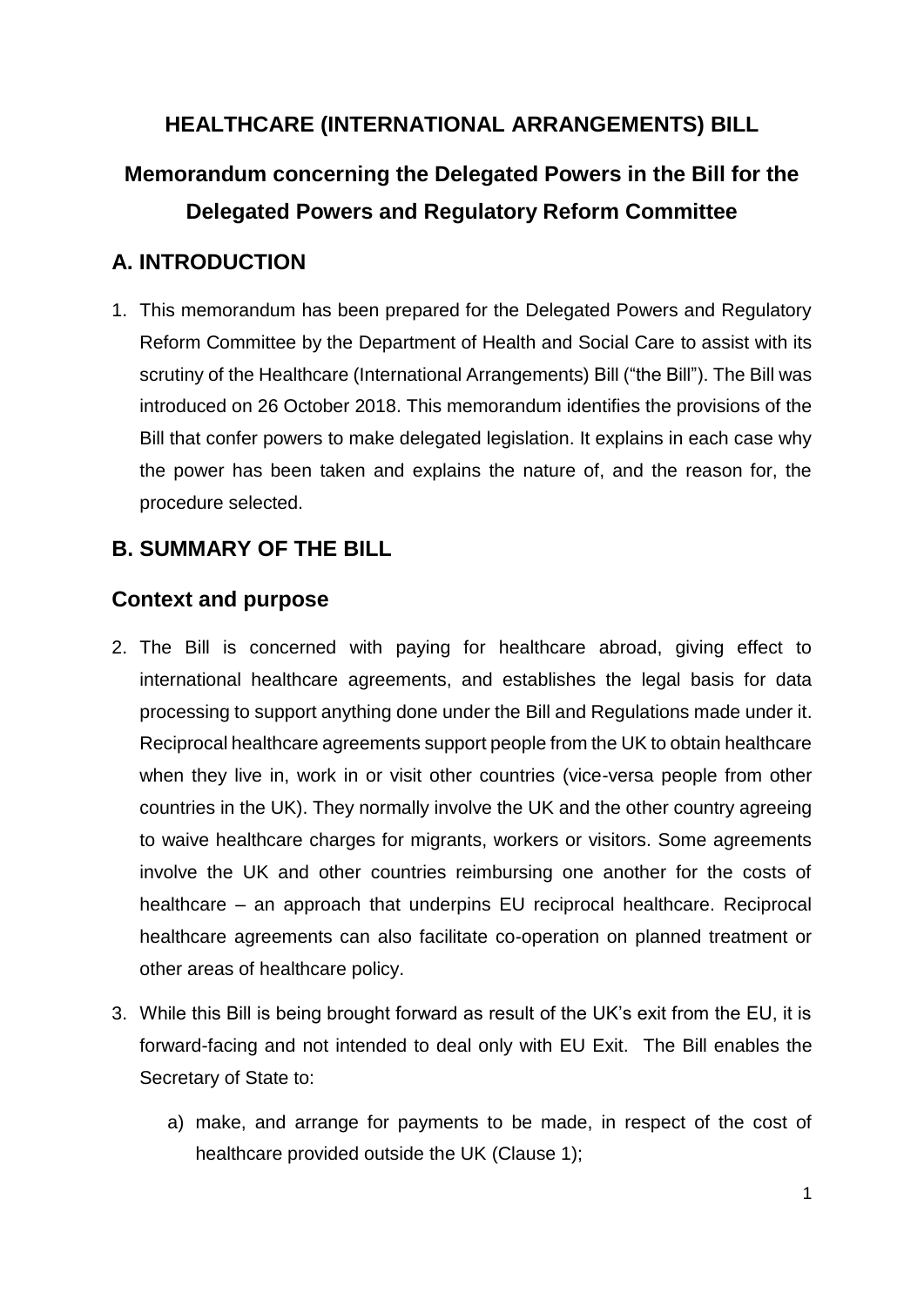- b) to make regulations for and in connection with the provision of healthcare abroad (including making and arranging payments), or to give effect to healthcare agreements with other countries or territories (both EU and non-EU) or supranational bodies such as the EU, depending on what is required after EU exit (Clause 2); and
- c) lawfully process data where necessary for purposes of implementing, operating or facilitating the doing of anything under or by virtue of the Bill (Clause 4).
- 4. The Bill contains 4 clauses which relate to delegated powers:
	- **Clause 2(1)** provides that the Secretary of State may by regulations make provision:
		- (a) in relation to the exercise of the power to make payments or arrange for payments to be made in respect of healthcare access overseas;

(b) for and in connection with the provision of healthcare abroad, or

(c) to give effect to healthcare agreements with other countries or territories (both EU and non-EU) or international organisation such as the EU.

- **Clause 2(3)** provides that the Secretary of State may give directions to a person about the exercise any functions conferred on or delegated to that person by regulations made under Clause 2(1) (as set out above).
- **Clause 4(6)(e)** provides that the Secretary of State may by regulations add to the list of authorised persons who can process data where necessary for the purposes of the doing of anything under or by virtue of the Bill.
- **Clause 5** specifies the manner in which the power to make regulations and directions provided for above is to be exercised.
- 5. In deciding whether matters should be specified on the face of the Bill or dealt with in delegated legislation, the Department of Health and Social Care has carefully considered the need: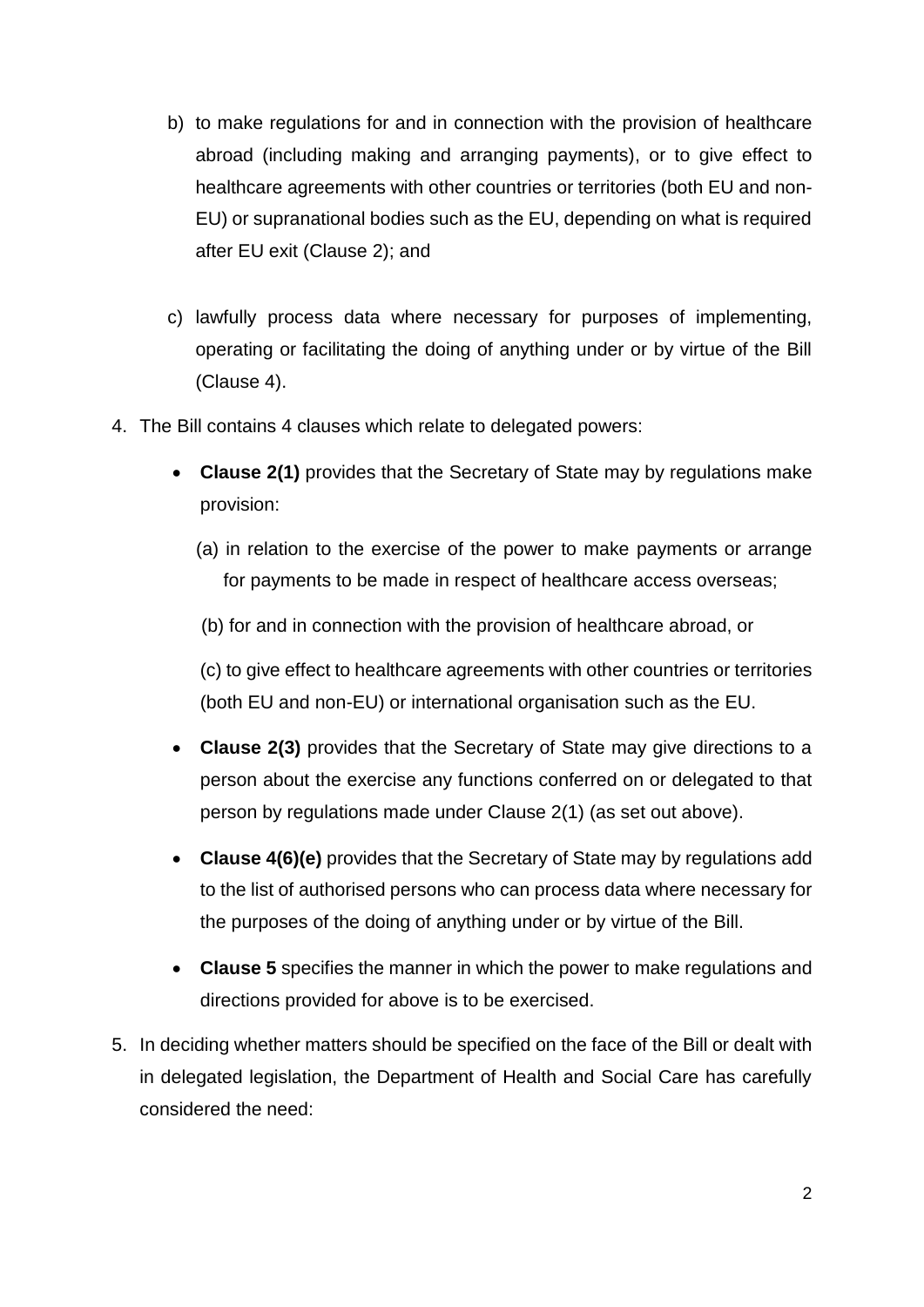- to be able to respond flexibly and swiftly to changing and at present unknown circumstances as a result of the UK exiting the EU;
- to be able to support and give effect to other detailed healthcare arrangements, should this be desirable as part of future Government reciprocal healthcare policy and
- to avoid unnecessary technical and administrative detail on the face of the Bill.
- 6. In deciding what procedure is appropriate for the exercise of the powers in the Bill, the Department has carefully considered in particular:
	- whether the provisions amend primary legislation;
	- the importance of the matter to be addressed;
	- the technical and operational detail to be addressed; and
	- the level of Parliamentary scrutiny which will have applied to an underlying healthcare agreement.

## **Background and context: reciprocal healthcare**

1

- 7. Prior to EU exit, reciprocal healthcare in the EU, EEA and Switzerland is governed by the EU Social Security Co-ordination Regulations ("EUCRs") (which have direct effect)<sup>1</sup>. Under this system publicly-funded healthcare based on a nondiscretionary, defined legal entitlement is termed social security, and is generally referred to as "sickness benefits in kind".
- 8. In broad terms, the EUCRs provide access to healthcare on the same terms as nationals of the country in which treatment is sought for three categories of person:

 $1$  Regulation (EC) No 883/2004 of the European Parliament and of the Council on the co-ordination of social security systems and Regulation (EC) No 987/2009 of the European Parliament and of the Council laying down the procedure for the implementing Regulation (EC) No 883/2004 are the main Regulations but with Regulation (EEC) No 1408/71, Regulation (EEC) No 574/72 and Regulation (EC) No 859/2003 containing relevant provision.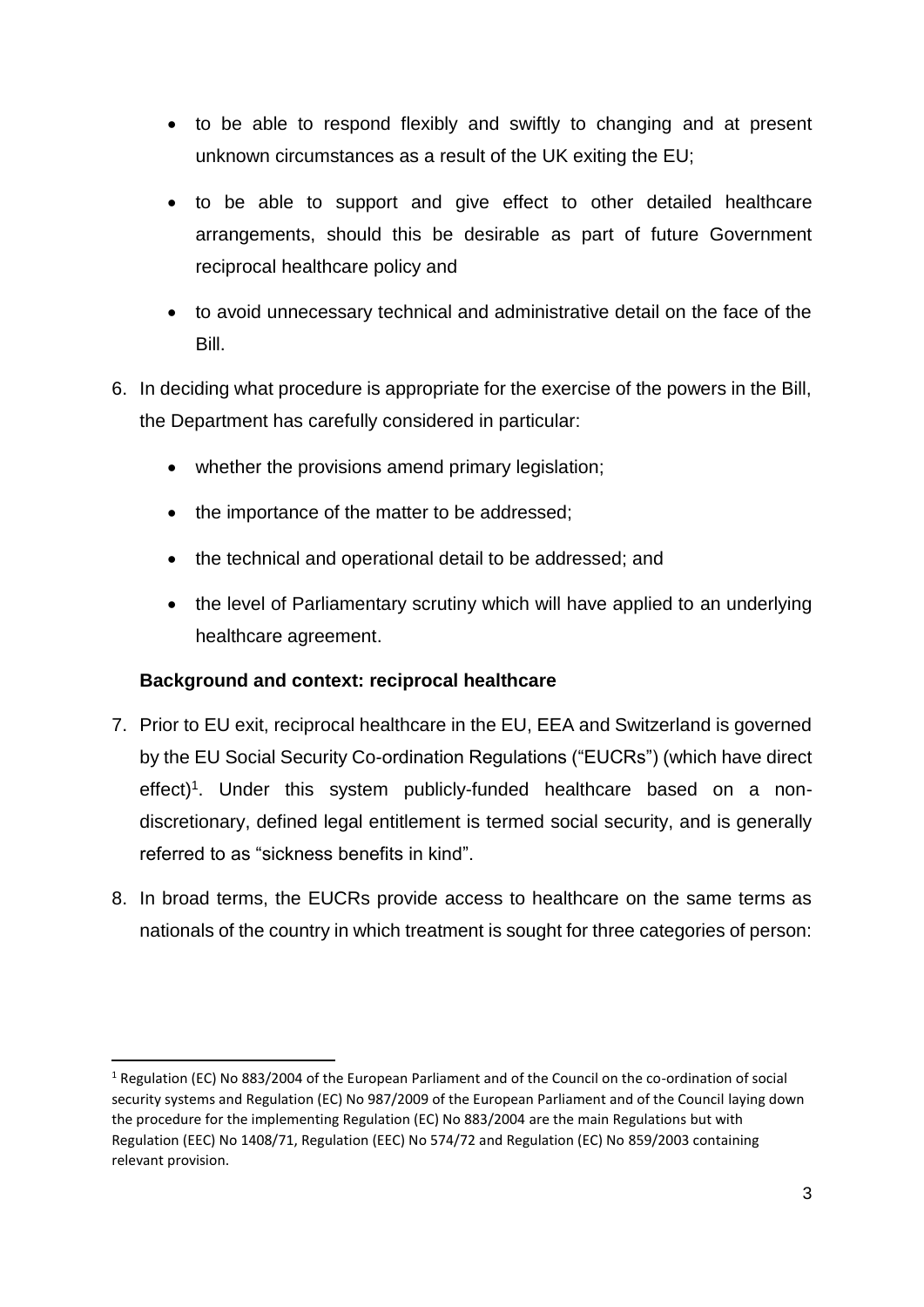- a) those who are resident in a EU Member State other than the Member State competent for providing healthcare, including pensioners, posted workers, frontier workers, and their dependent relatives;
- b) those who are authorized to receive pre-planned treatment in another EU Member State; and
- c) European Health Insurance Card holders: temporary visitors, such as tourists, students and workers, entitled to 'needs-arising' treatment.
- 9. In addition to this, the Cross Border Healthcare Directive 2011/24/EU (as transposed into domestic legislation in the UK) enables reimbursement for certain healthcare provided to a person in another EU Member State. There are also some bilateral agreements between the UK and countries outside the EU/ EEA which deal with reciprocal healthcare. These do not, however, relate to country to country charging and are considerably less complex than existing EU/ EEA reciprocal healthcare arrangements.
- 10.The EUCRs and the domestic legislation which implement the Cross-Border Healthcare Directive will become retained EU law by virtue of sections 2 and 3 of the European Union (Withdrawal) Act 2018 (EUWA) after EU exit. These provisions insofar as they will be retained EU law, will require amendment in light of new arrangements, including those giving effect to new international healthcare agreements.
- 11.It is intended that the delegated powers in the Bill will be required regardless of the outcome of negotiations with relevant member states and/or the EU. The powers will be needed urgently in the event of no immediate deal being reached with relevant member states and/or the EU.
- 12.The policy intention for reciprocal healthcare in the context of exiting the EU in the short term is to maintain the current system of reciprocal healthcare with the EU on a transitional basis until the end of 2020. In a deal situation it is expected that this would be provided for by way of an implementation period, and in the event of a 'no deal' we are seeking to agree this individually with Member States.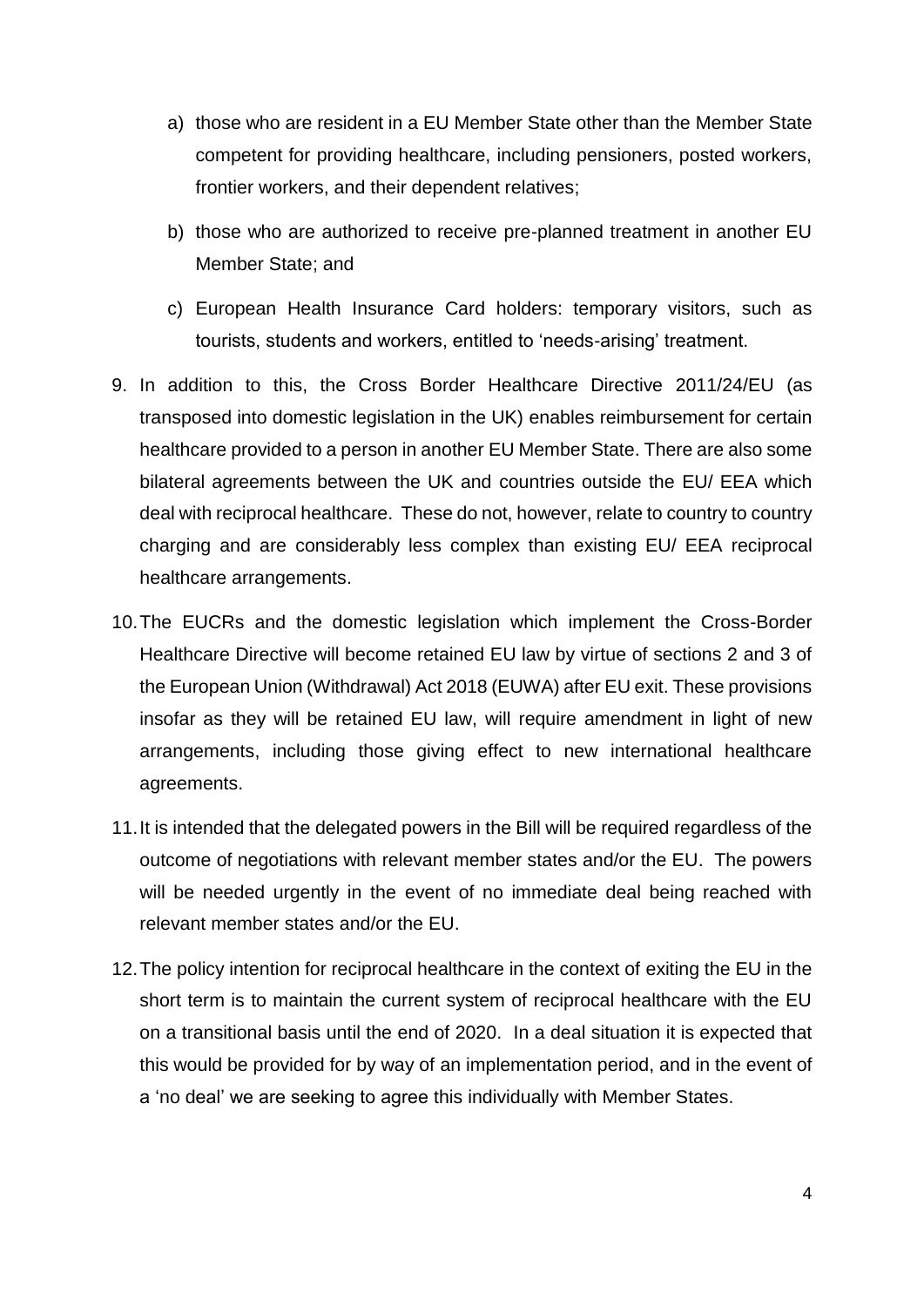- 13.In a no deal scenario the Bill would enable action to be taken swiftly. This may involve making regulations (and directions) which would give effect to any healthcare agreement that differ to the current arrangements with the EU made between the UK and other countries or territories). It may also involve supporting access to certain forms of healthcare outside the UK in certain circumstances.
- 14. If a deal is reached with the EU, it is intended that these powers will be used to give effect to any new reciprocal healthcare agreements agreed as part of a future relationship. The powers provide an implementation mechanism that can be used for any future comprehensive reciprocal healthcare agreements entered into by the UK with non-EU countries or territories as part of a global strategy following EU exit and to enable possible future partnerships.

## **C. ANALYSIS OF DELEGATED POWERS BY CLAUSE**

15.**Clauses 2 (1) (a), (b) and (c): discretionary powers for the Secretary of State to make provision: (a) in relation to the exercise of the Secretary of State's power to make payments, and arrange for payments to be made, in respect of the cost of healthcare outside the UK; (b) for and in connection with the provision of healthcare outside the UK; (c) to give effect to a healthcare agreement.**

*Powers conferred on: Secretary of State*

*Powers exercised by: Regulations*

*Parliamentary Procedure: Affirmative procedure where regulations amend, repeal or revoke primary legislation. Negative procedure in all other cases.*

## **Context and purpose**

16.Clause 2(1)(a) allows the Secretary of State by regulations to make provision in relation to the exercise of the power contained in clause 1, namely the power to make payments or arrange for payments to be made in respect of the costs of healthcare provided outside the UK. Clause 2 (1) (b) provides a separate power to the Secretary of State to make regulations for and in connection with the provision of healthcare outside the UK. Clause 2(1) (c) enables the Secretary of State to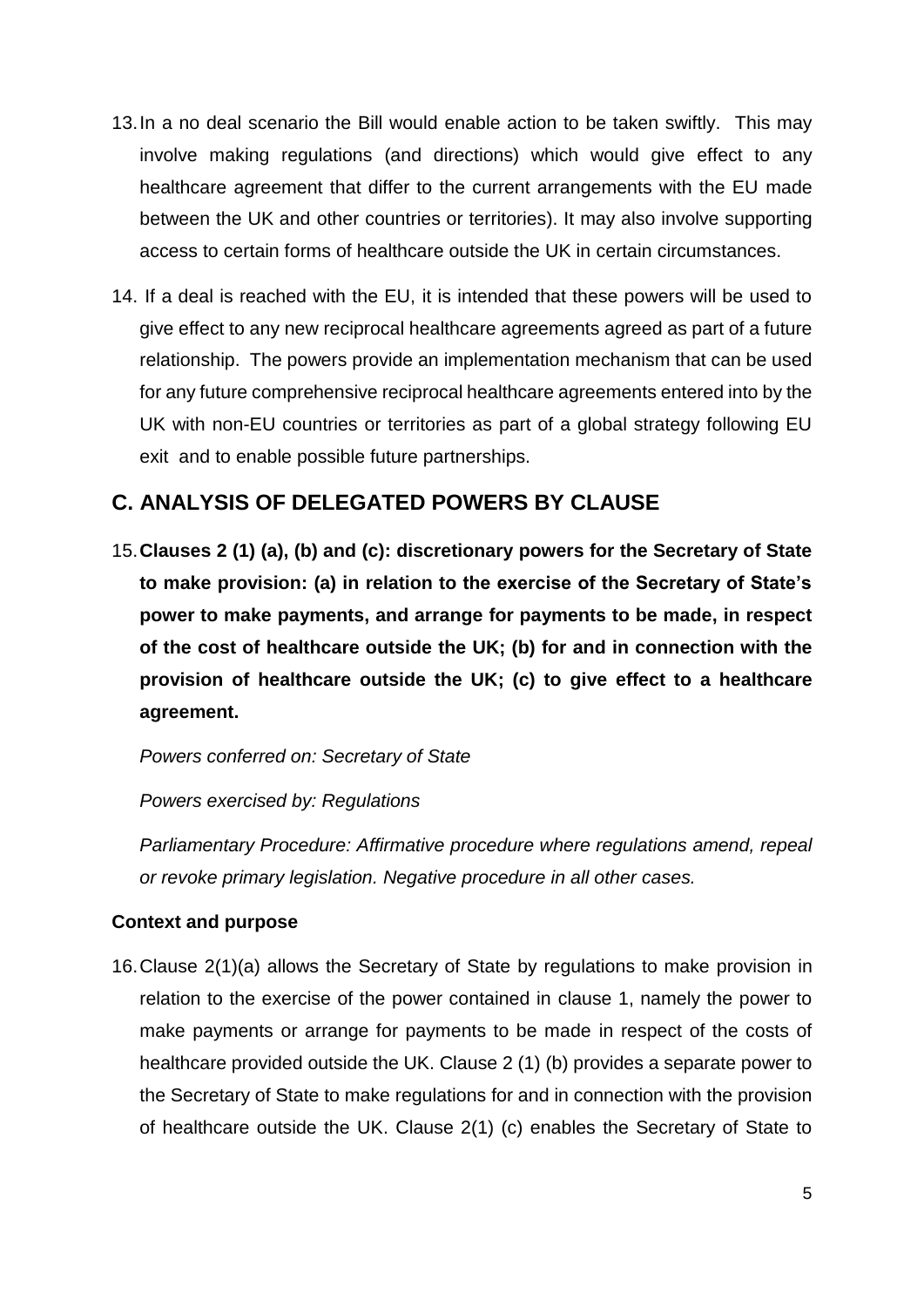make regulations to give effect to healthcare agreements entered into with another country/territory or international organisation.

- 17.Clause 2(2) provides a non-exhaustive list of examples of the type of provision that may be included in regulations made under clause 2, to give Parliament further clarity about how the regulation making power is intended to be exercised. This enables the Secretary of State to address essential matters relating to healthcare abroad, including defining individual entitlements to healthcare, and the operational and administrative matters that are necessary to facilitate the provision for payment of healthcare abroad. This also includes being able to reimburse other countries for healthcare costs, and to recover healthcare costs from them.
- 18.By virtue of clause 5, regulations made under clause 2(1) may amend, repeal or revoke primary legislation, for specified consequential purposes. Clause (4) provides for regulations under the Bill to amend, repeal or revoke retained EU law<sup>2</sup>– see clause 5, below.
- 19.The purpose of these powers is to ensure that the Secretary of State has sufficient powers available to him to take appropriate action to pay or arrange for payment of healthcare outside the UK or give effect to new reciprocal healthcare agreements, depending on what is required after EU exit.

#### **Justification**

**.** 

#### *Justification for taking the power*

20.These powers are necessary to enable the Secretary of State to respond appropriately after EU exit. The powers enable the Secretary of State to make provision to fund or for and in connection with the provision of healthcare outside the UK, pending or, in addition to, new reciprocal healthcare agreements being put in place should this be desirable as part of future Government reciprocal healthcare policy. While the powers in the Bill are broad the subject matter to which they relate is narrow; they can only be used to arrange for provision of and payments relating

<sup>&</sup>lt;sup>2</sup> By virtue of section 6(7) of the EU (Withdrawal) Act 2018, "retained EU law" means anything which, on or after exit day, continues to be, or forms part of, domestic law by virtue of sections 2, 3 or 4 of that Act.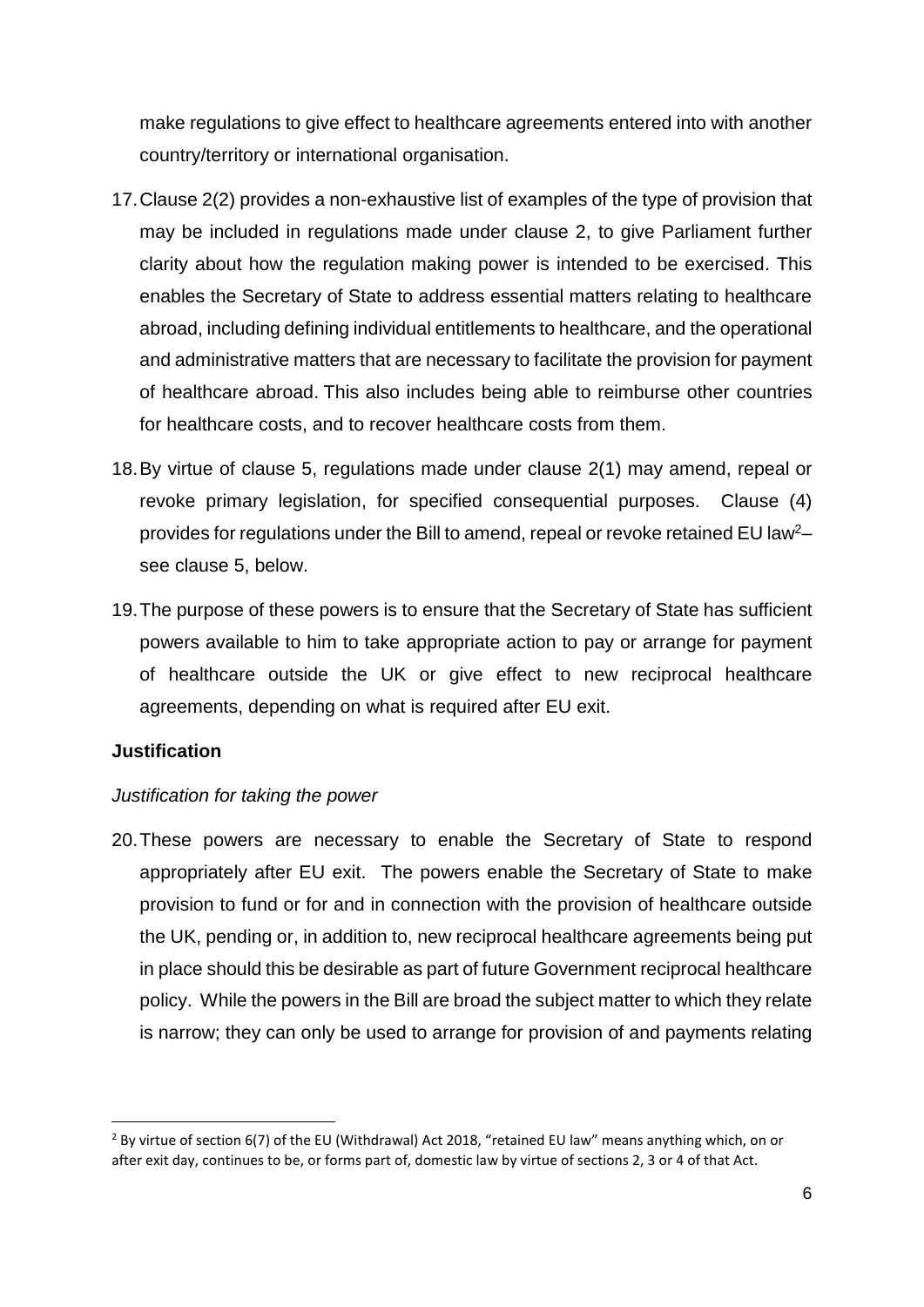to healthcare access abroad and to give effect to healthcare agreements. This remit is contained.

- 21.Funding powers such as that found in clause 1 are commonly seen in primary legislation. The Public Accounts Committee Concordat 1932 established the principle that where possible, the authority for Government expenditure should flow from a specific Act of Parliament, rather than relying solely authority of the Supply and Appropriation Acts.
- 22.Clause 1 provides the Secretary of State with the power to make payments, and arrange for payments to be made, in respect of the cost of healthcare provided outside the United Kingdom. This is not a delegated power and it is usual for Acts of Parliament to contain general spending powers on the face of the Act - examples of payments powers are found in the **Annex A**.
- 23.Spending powers are often widely drafted and frequently not limited in the amount of payments which can be made or the geographical location of such payees. To that extent clause 1 is not unusual, as this is because the spending of public money is closely monitored in ways which are not set out in the payment power provisions of a Bill/Act. For example, there is a need for all departmental expenditure to have Treasury approval, for all relevant expenditure to be authorised by the annual Supply process (which involves Parliament's consideration of Supply Estimates) and Government departments must prepare annual resource accounts with are audited by the Comptroller and Auditor General.
- 24.What is perhaps unusual is the exercise of clause 1 may be the subject of delegated legislation made under clause 2(1)(a). Statutory payment powers tend to operate without the need for such delegated legislation. As can be seen from the examples in Annex A, funding powers tend to be standalone primary powers. We have taken the approach of including a delegated power to support the payment powers in recognition of the fact that payment arrangements can be complex under reciprocal healthcare arrangements. For example, they may involve off-set arrangements, and the detail of those arrangements would be appropriately included in regulations. This also provides greater transparency of the payment system. However, generally funding powers are less commonly seen as the subject of secondary legislation.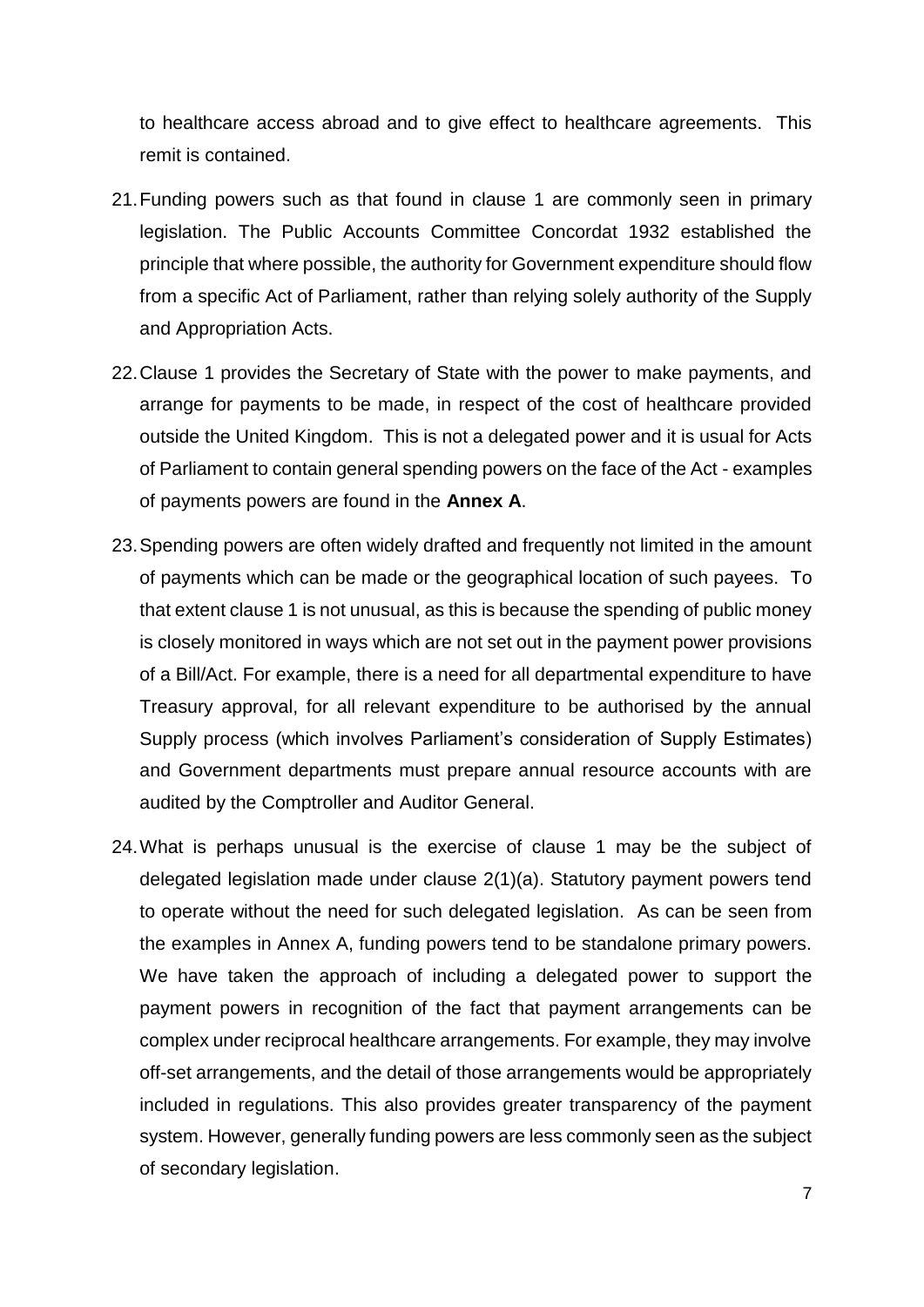- 25.While it will not always be necessary to make such regulations, the power in clause 2(1)(a) gives the Secretary of State the ability to make regulations to set out details concerning how payments may be made, which may include administrative and procedural aspects of payment arrangements. This is to assist Parliament and the general public and give opportunity for more scrutiny in relation to payment arrangements.
- 26.Clause 2(1)(b) allows the Secretary of State to make provision by regulations in relation to payments or for and in connection with the provision of healthcare outside the UK. Such regulations will by their nature be technical, operational and detailed and so better suited to secondary legislation.
- 27. The regulation making power at clause 2 (1)(c) allows the Secretary of State to make provision to give effect to comprehensive healthcare agreements. It would not be feasible that primary legislation be used to implement such agreements on an individual basis. Healthcare agreements will be re-negotiated and evolve over time and any domestic implementation legislation which is required may need to be adjusted more often than Parliament can be expected to legislate for by primary legislation.
- 28.Clause2(1)(c) will also enable the Secretary of State to implement any new reciprocal healthcare agreement agreed with the EU, as well as healthcare agreements between the UK and other countries or territories should this be desirable as part of future Government health policy. This regulation-making power is entirely linked to giving effect to international healthcare agreements. This therefore significantly limits the scope of the power.
- 29.Healthcare arrangements and reciprocal healthcare agreements may provide only certain types of healthcare will be funded. If so, any underlying implementing regulations made under clause 2(1)(b) or (c) that may be necessary must be able to provide for that. Each comprehensive agreement or specific complex healthcare arrangement may be different, and it is the Government's view that it would not be appropriate to indirectly limit the Government's negotiating position by placing limitations on the type of healthcare that may be covered by any agreement, on face of the Bill.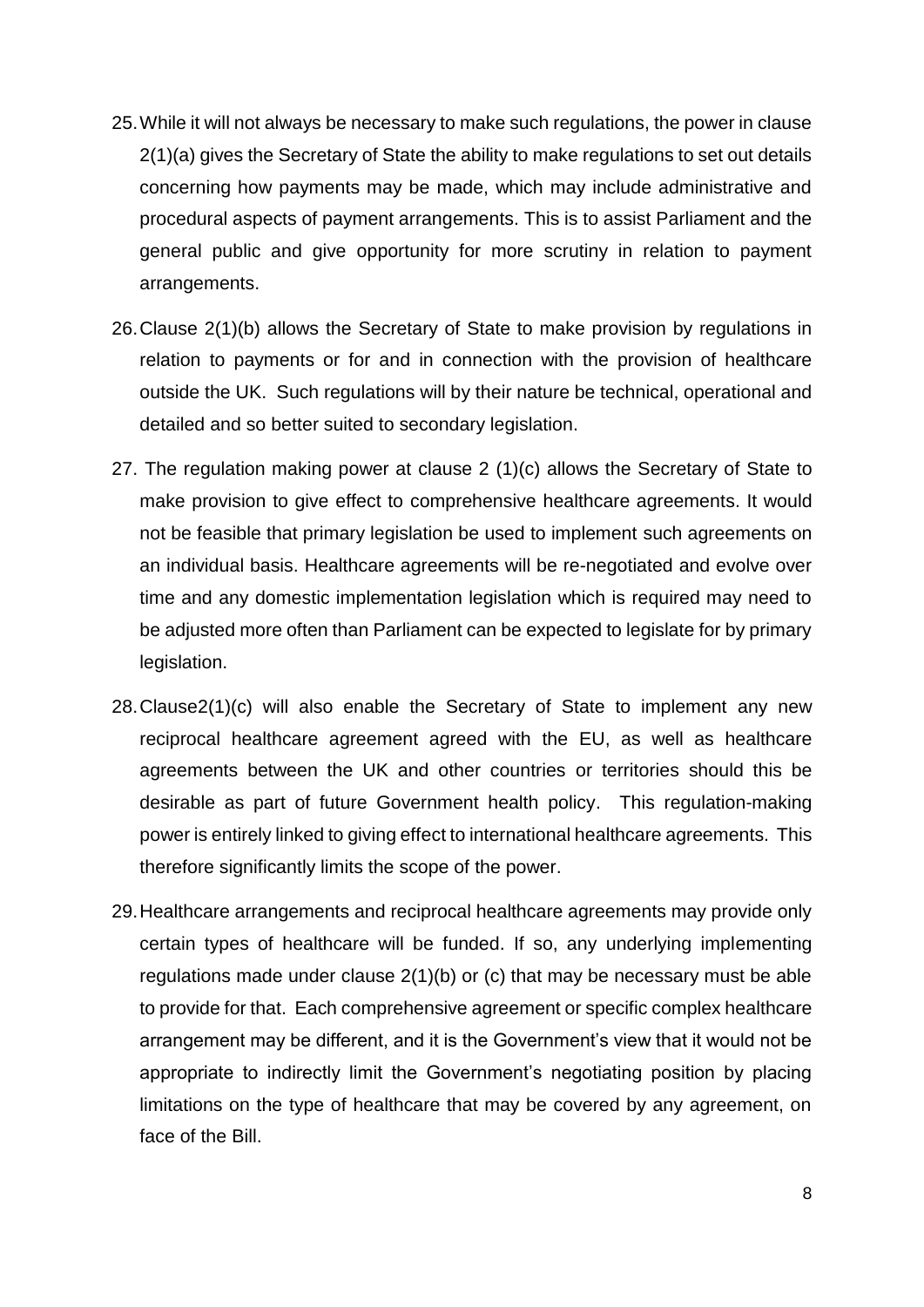- 30.The powers under clause 2(1) (a), (b) and (c) are drawn in such a manner to enable logistical and technical arrangements relating to payment and healthcare provision to be addressed. The indicative list at clause 2(2) provides a good illustration of the nature of the provisions that may be made, but beyond this, it would not be appropriate or effective to seek to circumscribe or anticipate the provisions that will be needed to give effect to appropriate unilateral arrangements or reciprocal healthcare agreements agreed with the EU and/or other countries or territories in advance of those knowing what will be required. It is important that the Government has the ability to respond to the wide range of possible outcomes of EU exit and is in a position to put in place new and effective arrangements as quickly as possible.
- 31.The Secretary of State has limited existing domestic powers that could be used for these purposes. The powers in the EU (Withdrawal) Act 2018 do not provide sufficient vires to support new reciprocal healthcare arrangements.

#### *Justification for the procedure*

- 32.It is proposed that regulations made under clause 2 (1) should be subject to the affirmative procedure where they make consequential provisions to amend, repeal or revoke primary legislation. It is considered this is an appropriate level of scrutiny, befitting of Henry VIII powers. It is proposed regulations that do not make consequential changes to amend, repeal or revoke primary legislation should be subject to the negative procedure. As these regulations will be to make technical provision, it is considered the negative procedure is appropriate.
- 33.It is envisaged that complex legally binding international healthcare agreements will require ratification under the Constitutional Reform and Governance Act 2010<sup>3</sup> (the 2010 Act). The process under the 2010 Act is capable of providing a separate and additional opportunity for Parliamentary scrutiny in respect of the substance of complex healthcare agreements being given effect to in regulations; the most important elements of any such legally binding agreement would be expected to be included in the agreements themselves. The regulations implementing them, made under the Bill power, will not include anything fundamentally new, but would merely operate to give effect to and implement the agreement. As such, the

 $\frac{1}{3}$  c. 25.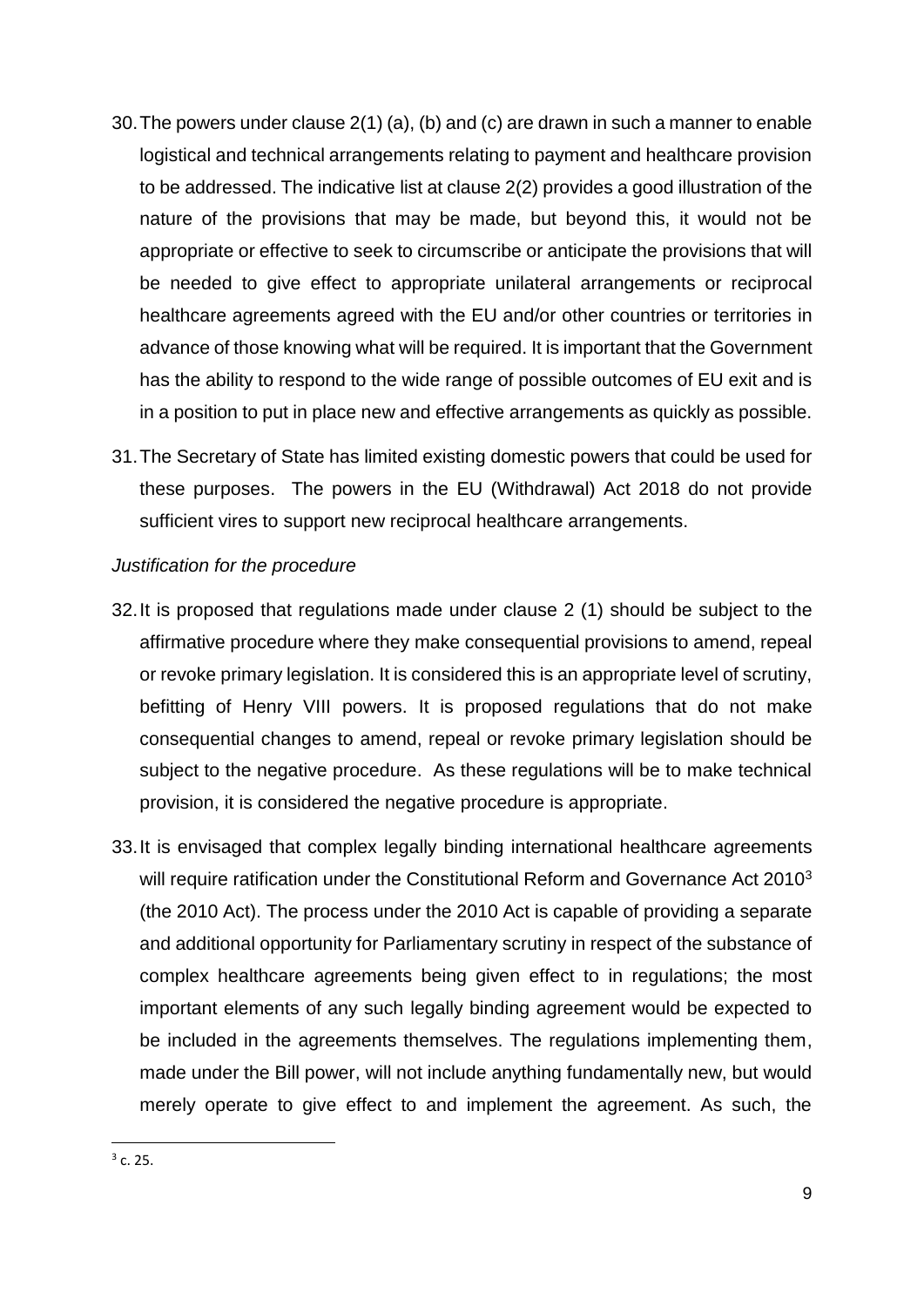negative procedure provides Parliament with an appropriate mechanism for scrutiny where the regulations implementing any comprehensive agreement does not amend, repeal or revoke primary legislation.

#### **Clause 2(3): power to make directions**

*Powers conferred on: Secretary of State Powers exercised by: Directions Parliamentary Procedure: No procedure* 

## **Context and purpose**

- 34.The Secretary of State may give directions to a person about the exercise of any functions conferred on or delegated to that person by regulations made under Clause 2(1). This would allow the Secretary of State to indicate to such body the manner in which the delegated or conferred functions should be carried out in order to remain compliant with international obligations (if in relation to a healthcare agreement) or compliant with any other arrangements put in place by regulations under Clause 2(1).
- 35.Directions would be addressed to the relevant body who had functions conferred on or delegated to it under regulations made under clause 2(1). Examples of bodies which the Secretary of State may direct under this power include the NHS Business Services Authority, clinical commissioning groups and the NHS Commissioning Board (known as NHS England) 4 .

## **Justification**

1

## *Justification for taking the power*

36.The Secretary of State remains responsible for the UK's overall compliance with international obligations set out under any healthcare agreement regardless of whether functions are conferred on or delegated to another body under the regulations. It is therefore necessary for the Secretary of State to have the power

<sup>4</sup> Established under section 1H of the National Health Service Act 2006.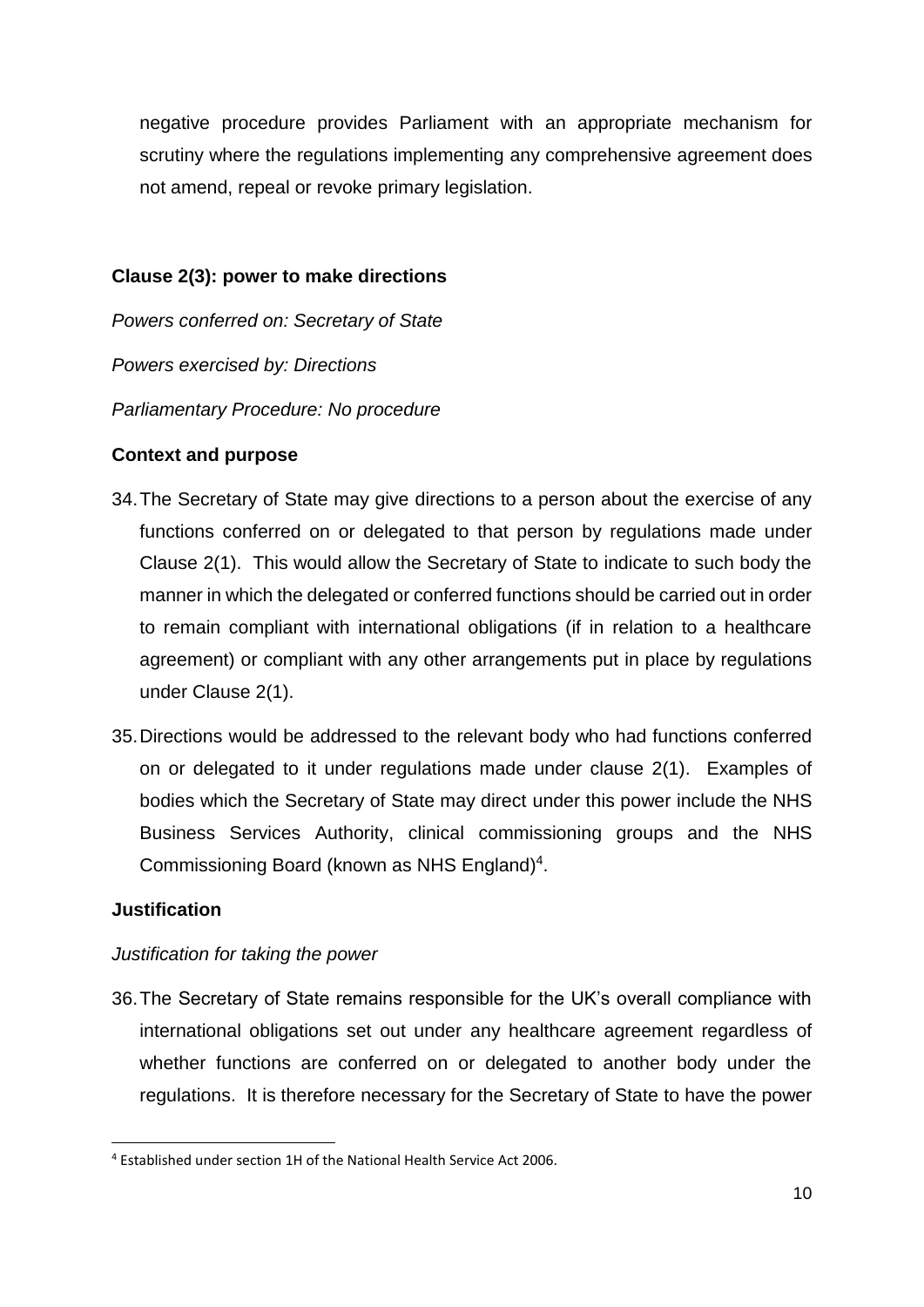to give directions on the manner in which such conferred or delegated functions should be carried out, in order to ensure that they are being discharged effectively and in accordance with the relevant healthcare agreements.

- 37.Direction making powers are not uncommon in the context of the domestic healthcare landscape. Section 8 (Secretary of State's directions to certain health service bodies) of the National Health Service Act 2006 is concerned with directions about the exercise of functions and generally speaking (although not restricted to this) directions have been used to establish general restrictions or requirements about how functions are exercised.
- 38.Regulations made under clause 2(1)(a), and (b) which make provision in relation to payments or for and in connection with the provision of healthcare provided outside the UK may also delegate or confer such functions to another body. The Secretary of State may wish to direct such a body to ensure the arrangements enacted (for example processing of payment) are operated in a prescribed way. Such directions are likely to include details of an operational nature and hence less likely to warrant Parliamentary scrutiny and would be more appropriate for inclusion in written directions.
- 39.Furthermore, directions may be given as necessary and as circumstances require and so are not suitable to be included on the face of the legislation.

## *Justification for the procedure*

40. The directions would not be subject to a Parliamentary procedure. This is appropriate given their content (which would be to ensure compliance with regulations made under the Bill and in some cases compliance with international obligations both of which will have been subject to Parliamentary scrutiny) and the possibility that action may need to be taken swiftly. This is also consistent with usual practice and there is precedent for making directions without procedure in respect of cross-border healthcare as set out at section 6D of the National Health Service Act 2006<sup>5</sup>.

1

 $5$  c. 41.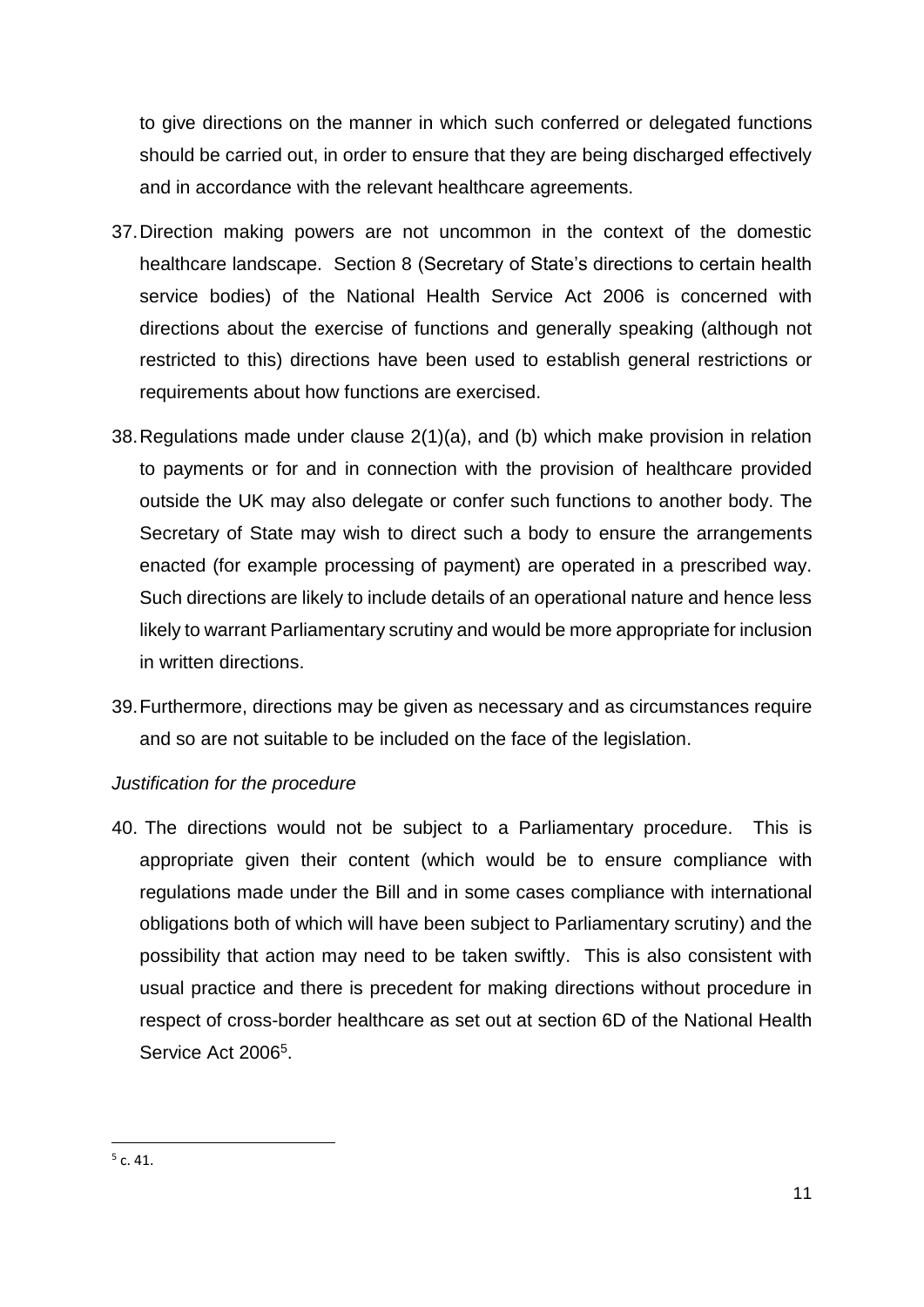**Clause 4(6)(e): power to make regulations to authorise additional persons, or descriptions of persons, to process personal data for the purposes of the Bill.**

*Powers conferred on: Secretary of State*

*Powers exercised by: Regulations* 

*Parliamentary Procedure: Negative procedure*

#### **Context and purpose**

41.Clause 4 provides that an authorised person may process personal data for the purposes of implementing, operating or facilitating anything done under or by virtue of the Bill. Such processing must comply with UK data protection legislation, Investigatory Powers Act 2016 and the Regulation of Investigatory Powers Act 2000. Clause 4(6) defines an authorised person as meaning the Secretary of State, the Treasury, the Commissioners for HMRC, the executives of the devolved administrations, NHS bodies in England and in the Devolved Administrations, and other providers of healthcare. Clause 4(6)(e) enables the Secretary of State to make regulations adding other persons to this list of authorised persons.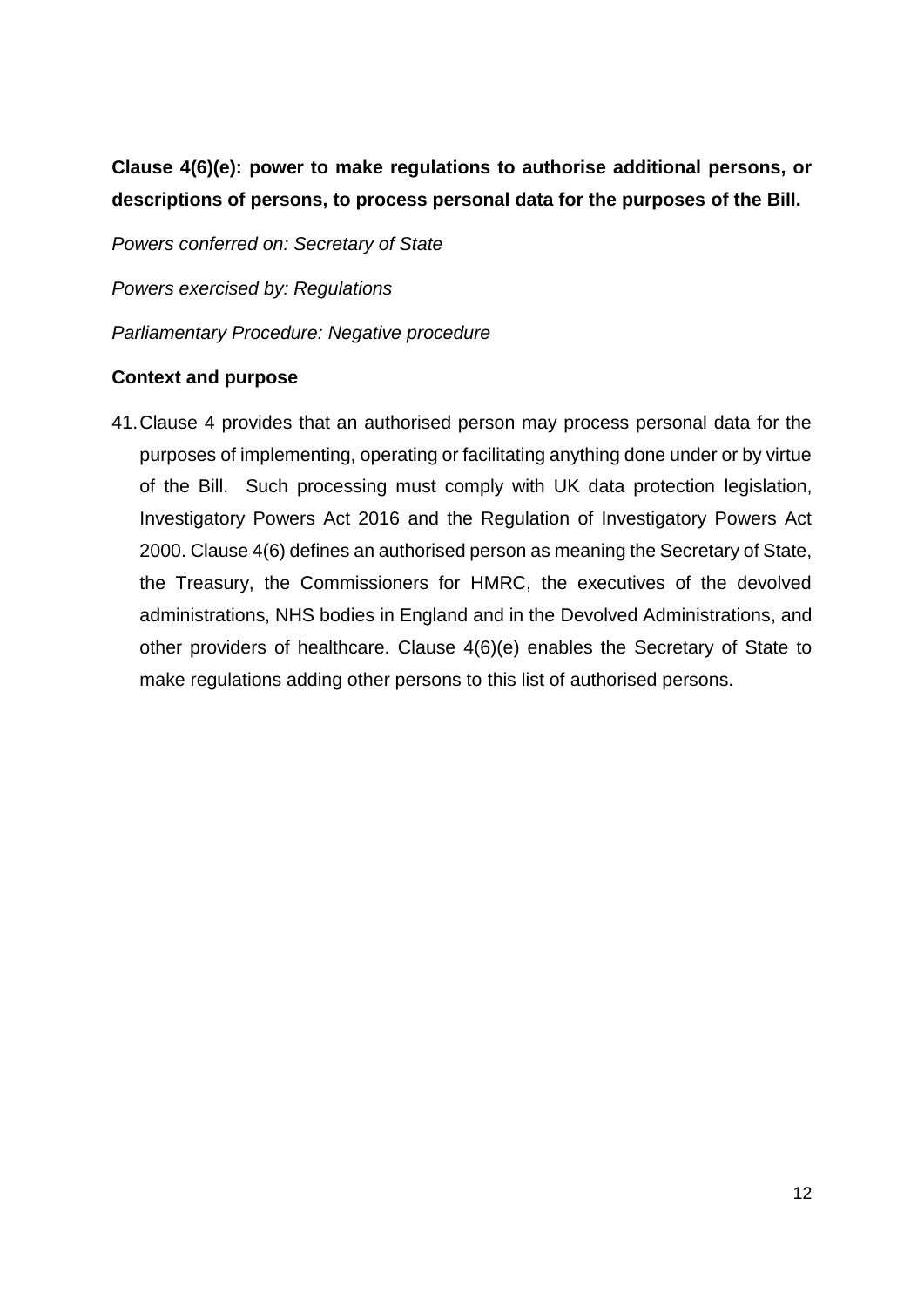#### **Justification**

#### *Justification for taking the power*

- 42.It is important to future proof the Bill so that the Secretary of State has power to add persons to the list of authorised persons in clause 4(6). As above, the Bill is designed to ensure the Government can respond appropriately to whatever the outcome of EU exit and to be in a position to implement future healthcare agreements. It is possible, depending on the nature of the healthcare arrangements, that there may be persons, including new bodies that may be established, in addition to those currently listed, who will need to be able to process personal data to enable those arrangements to operate effectively. The purpose of this power is to enable the Secretary of State to make regulations specifying such persons as authorised persons.
- 43.The main tenets of the data processing provision are set out on the face of the Bill; namely the purposes for which personal data may be processed and the relationship between this power and the common law duty of confidence and other legislative provisions on the protection of personal data.

#### *Justification for the procedure*

44.It is proposed that the negative procedure should apply to regulations made under clause 4(6)(e). The negative procedure is considered appropriate as the power is a limited power to add persons to the list of authorised persons in clause 4(6). It does not enable the Secretary of State to amend the purposes for which personal data may be processed or the relationship between data processing under the Bill and the common law duty of confidence and data protection legislation. Exercising this enabling power would not affect the policy intent of implementing, operating or facilitating anything done under or by virtue of the Bill and the negative procedure provides Parliament with the opportunity to scrutinise the persons who could process data for the purposes of the Bill.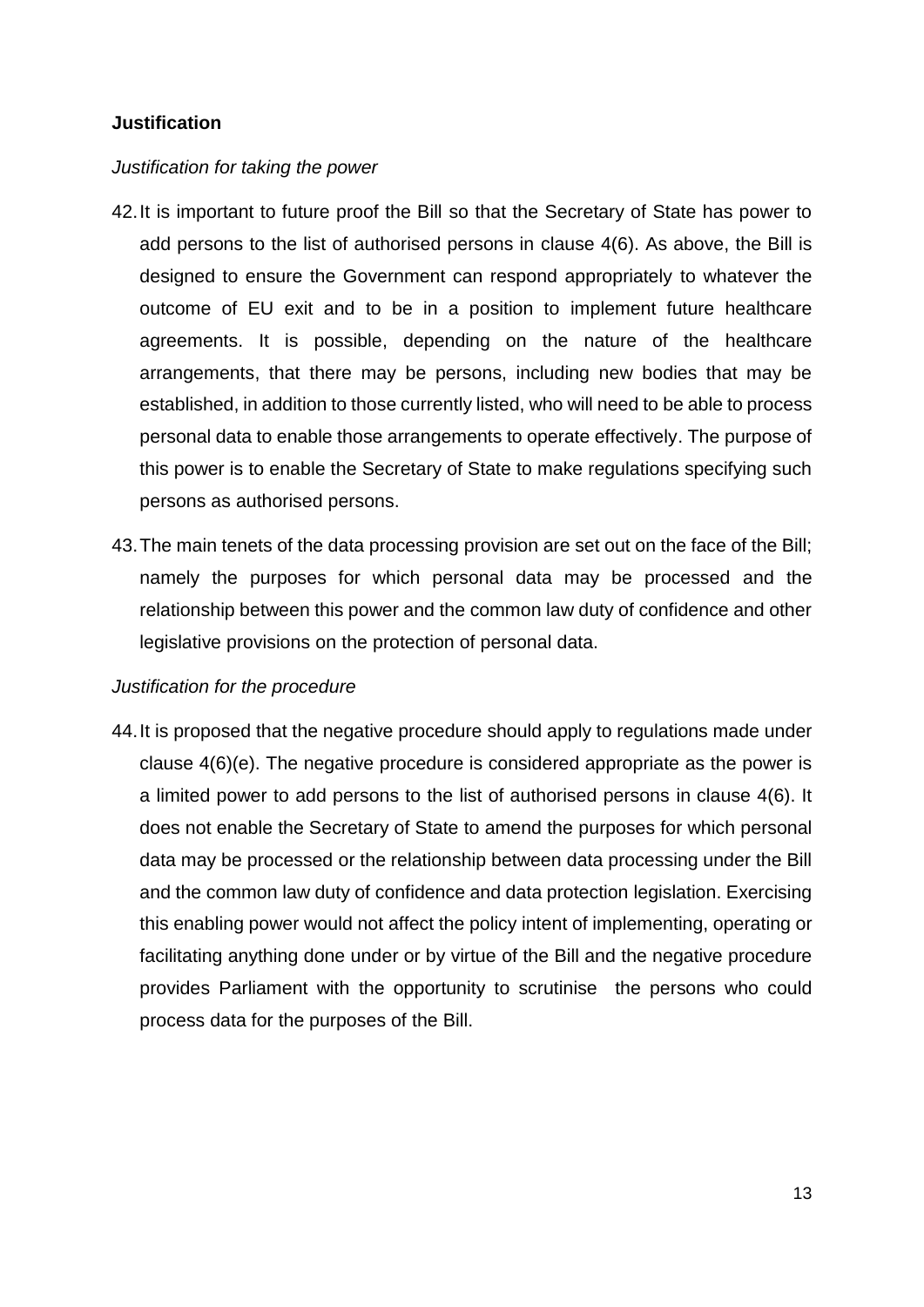## **Clause 5: power to make different provision for different purposes, make consequential, supplementary, incidental or transitional provisions etc.**

*Powers conferred on: Secretary of State*

*Powers exercised by: Regulations*

*Parliamentary Procedur*e: *Affirmative procedure where regulations amend, repeal or revoke primary legislation. Negative procedure in all other cases.*

## **Context and purpose**

- 45.This clause sets out certain accompanying matters that may be contained in regulations made under the Bill. Subsection (2) enables the Secretary of State to make consequential, supplementary or incidental provision as well as transitional, transitory or saving provisions. It also provides that regulations under the Bill may make different provisions for different purposes, be exercised for all cases to which the power applies, for those cases subject to specified exceptions, or for any specified case or description of case; be exercised so as to make, for the cases for which the power is exercised, any provision either unconditionally, or subject to specified conditions; and provide for a person to exercise a discretion in dealing with any matter. These are standard provisions which are consistent with regulation making powers in many other Acts of Parliament such as Health and Social Care Act 2012<sup>6</sup>, National Health Service Act 2006<sup>7</sup> or Water Act 2003<sup>8</sup>.
- 46.Clauses 5(3) and 5(4) (insofar as it relates to primary legislation) create narrow Henry VIII powers.
- 47.Clause 5(3) provides that regulations made under Clause 2 of the Bill may amend, repeal or revoke primary legislation for the specified purposes in clauses 5(3)(a) and (b). Those purposes are the purpose of conferring functions on the Secretary of State or on any other person or to give effect to a healthcare agreement. The power is not available in respect of all regulations made under Clause 2 of the Bill

 $7$  c. 41.

 $8$  c. 37.

<sup>1</sup>  $6$  C. 7.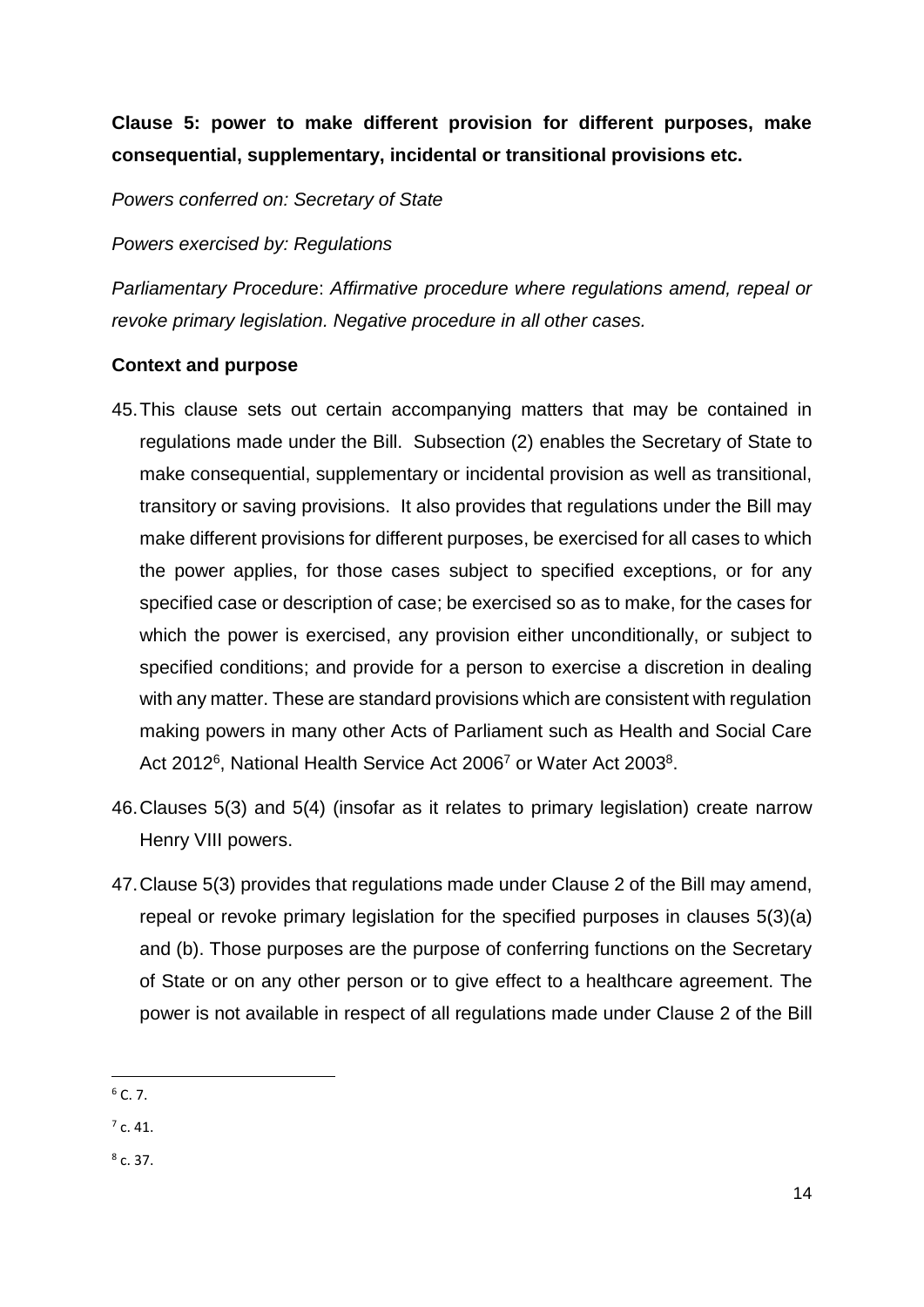but only for those limited purposes. The purpose of Clause 5(3) (a) is to ensure that any scheme enacted in regulations under Clause 2 is able to be administered by the most appropriate body in the circumstances. The purpose of Clause 5 (3)(b) is to ensure that the Secretary of State can do what is necessary and appropriate to give effect to new healthcare agreements agreed with other countries or territories or international organisations and ratified by Parliament.

48.

1

- 49.Clause 5(4) provides that regulations made under clause 2 of the Bill may amend, repeal or revoke retained EU law. It is important that the power extends to amending, repealing and revoking retained EU law<sup>9</sup> because the bulk of existing provision in healthcare abroad would be considered retained EU law. Therefore in order to give effect to new arrangements to fund or arrange for healthcare abroad (including international healthcare agreements), the Secretary of State needs the power to amend EU retained law.
- 50.Therefore the Henry VIII powers being taken are limited in two ways:
	- a) regulations made under clause 2 are limited in terms of subject matter as regulations can only be used for and in connection with funding or making arrangements for healthcare abroad and giving effect to international healthcare agreements; and
	- b) these regulations can only amend etc. primary legislation for the specified purposes in clauses 5(3)(a) and (b), namely for the purposes of conferring functions on the Secretary of State or any other person or to give effect to a healthcare agreement, or if it is retained EU law.
- 51.Regulations amending etc. primary legislation can go no further than this. These are not free-standing powers.

<sup>9</sup> As defined by section 6(7) the EU (Withdrawal) Act 2018.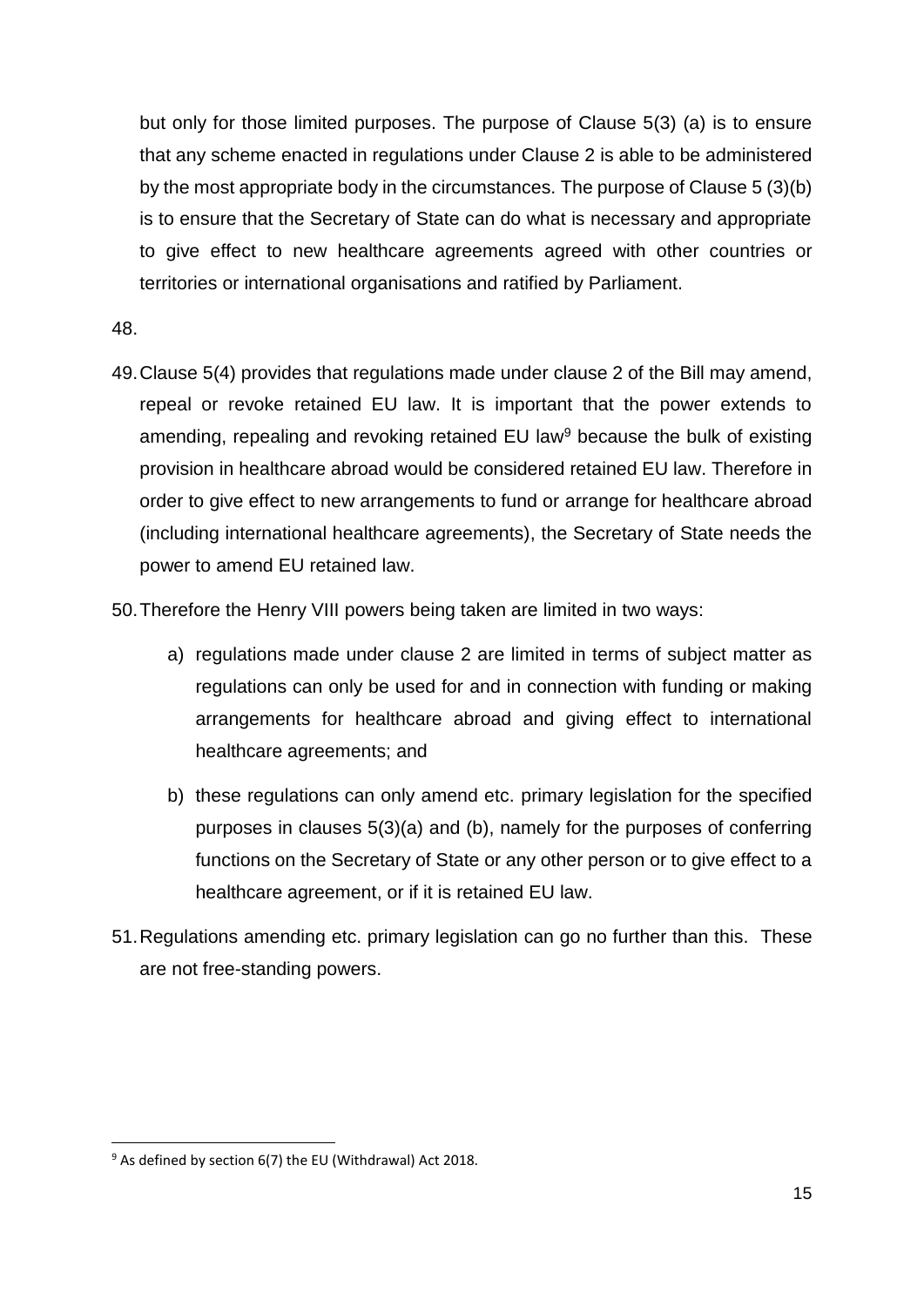#### **Justification**

#### *Justification for taking the power*

- 52.These Henry VIII powers are necessary to ensure proper administration of a scheme for the provision of healthcare outside the UK and the full implementation of new healthcare agreements. The powers are narrowly drawn and only able to be exercised for specific purposes. The current reciprocal healthcare arrangements with the EU are provided for by different forms of domestic legislation: EUCRs which currently have direct effect in domestic law, primary legislation such as the National Health Service Act 2006<sup>10</sup> and secondary legislation such as the regulations transposing the Cross Border Healthcare Directive<sup>11</sup>. This is a broad legislative landscape and so the powers in the Bill may be needed to amend all these different types of legislation.
- 53.It is recognised that the Henry VIII power extends to amendments to future Acts and that more usually with consequential powers to make amendments to primary legislation, such as in clause 5(3), that this is either limited to amendments to primary legislation that is not more recent/older that the primary legislation itself (section 180 of the Policing and Crime Act 2017 is an example of this) or there is an accompanying schedule with consequential amendments that have already been identified.
- 54.For this Bill, however, neither of these options are considered appropriate since placing express limitations on the consequential power could prevent it from being used to effectively implement and give effect to detailed healthcare agreements.
- 55.Clause 5(3)(a) ensures that where the Secretary of State enacts a scheme for the provision of healthcare outside the UK, such scheme is, in practice, able to be administered by an appropriate body, for example, the NHS Business Services Authority (BSA). This is consistent with existing practice: the BSA currently operates and administers existing reciprocal healthcare arrangements, including providing reimbursements for healthcare costs incurred outside the UK under the

 $\overline{a}$ 

<sup>10</sup> E.g. Section 6BA of National Health Service Act 2006.

<sup>&</sup>lt;sup>11</sup> The National Health Service (Cross-Border Healthcare) Regulations 2013/2269.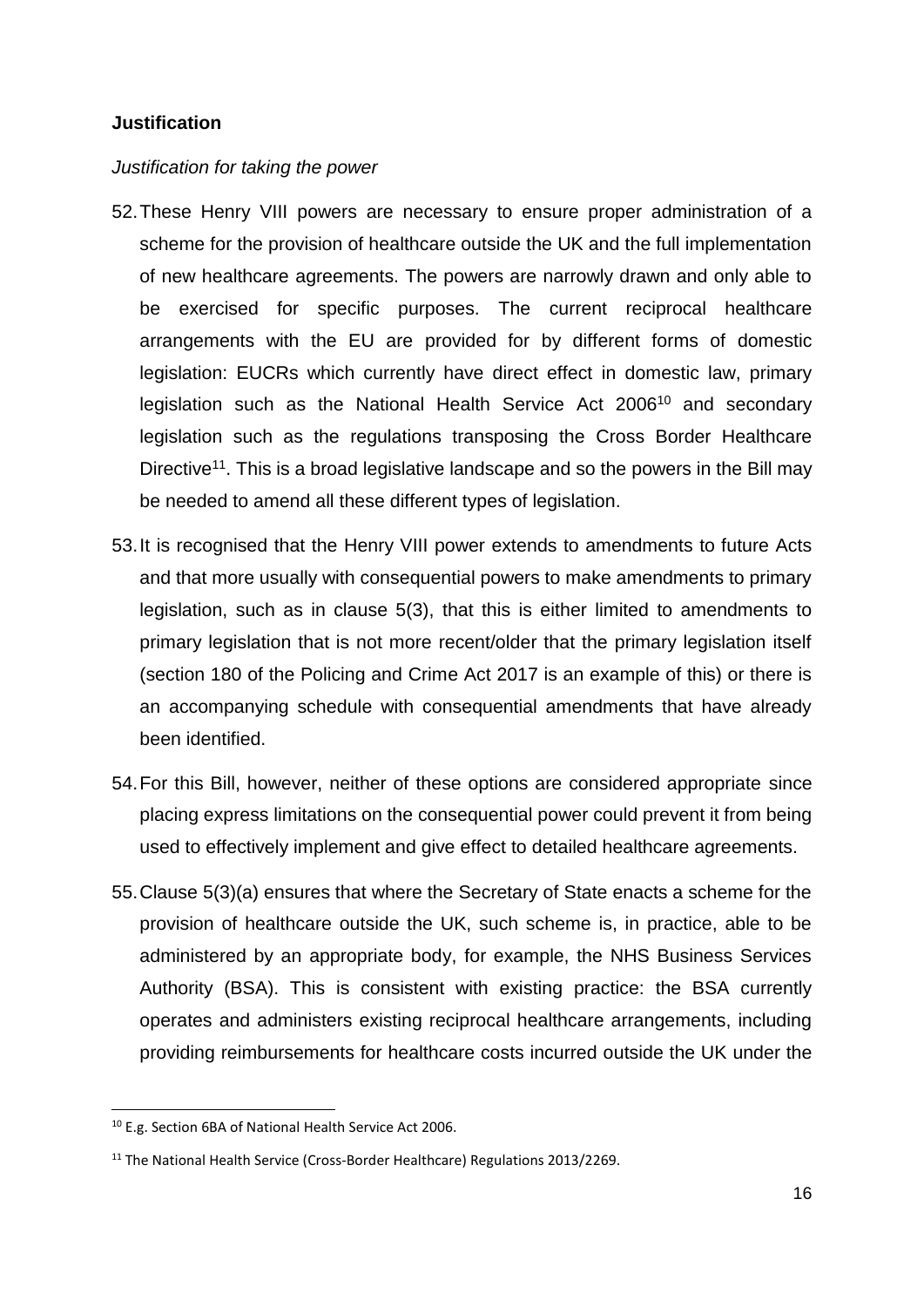Cross Border Healthcare Directive. However, it is important to future proof the Bill so that this power is not limited to conferring functions on the BSA, but allows such functions to be conferred on other bodies as appropriate, including new bodies that may be set up.

- 56.Similarly, new comprehensive healthcare agreements might require the implementation of new obligations or different administrative arrangements to be put in place that will require amending, repealing or revoking primary legislation, including retained EU law. It would be an oversight if this Bill did not provide for such amendments given that current reciprocal healthcare arrangements with the EU are entirely bound up in EU law. Until such agreements are agreed it is impossible to know what provision will be needed to give effect to them as they might not be on the same terms as existing EU reciprocal healthcare arrangements. So it is sensible and prudent to ensure the Secretary of State can fully implement such agreements.
- 57.Where the UK negotiates a comprehensive international healthcare agreement whether multilaterally with the EU or bilaterally with EU Member States – most of the important elements setting out the terms of that agreement would be included in the agreement itself.
- 58.Regulations giving effect to such an agreement would likely focus on the procedural, administrative and technical details, such as the types of documents or forms to be used to administer the reciprocal healthcare arrangements.
- 59.In a scenario where a comprehensive healthcare agreement is being implemented by the regulations made under clause 2(1) (c) and clause 5(2) that agreement would be subject to Parliamentary scrutiny under the procedure in section 20 of the Constitutional Reform and Governance Act 2010.
- 60.That process provides an opportunity for Parliamentary scrutiny in respect of the substance of healthcare agreements being given effect to in regulations made under the Bill.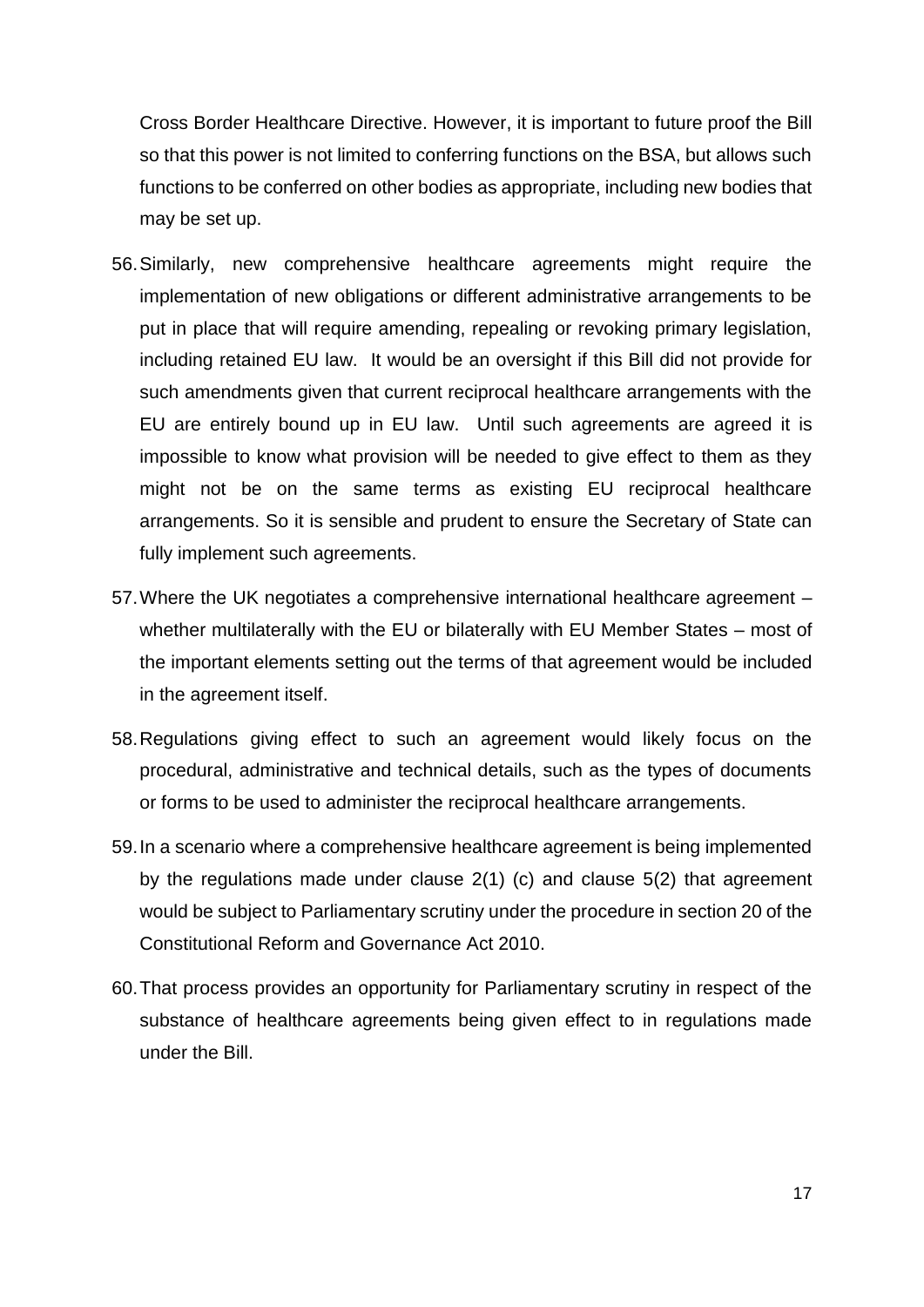#### *Justification for the procedure*

- 61.The Department considers it appropriate to make a clear distinction between Henry VIII powers and normal delegated powers (that cannot be used to amend primary legislation) and provide for a different level of Parliamentary scrutiny which is befitting of Henry VIII powers. Therefore regulations that amend, repeal or revoke primary legislation, including retained EU law, are proposed to be subject to the affirmative procedure, as befitting a Henry VIII power.
- 62.Other regulations made under the Bill are proposed to be subject to the negative procedure. As regulations under the Bill will focus on process and technical and administrative arrangements the negative procedure is considered appropriate.

## **Department for Health and Social Care**

## **[31 January 2019]**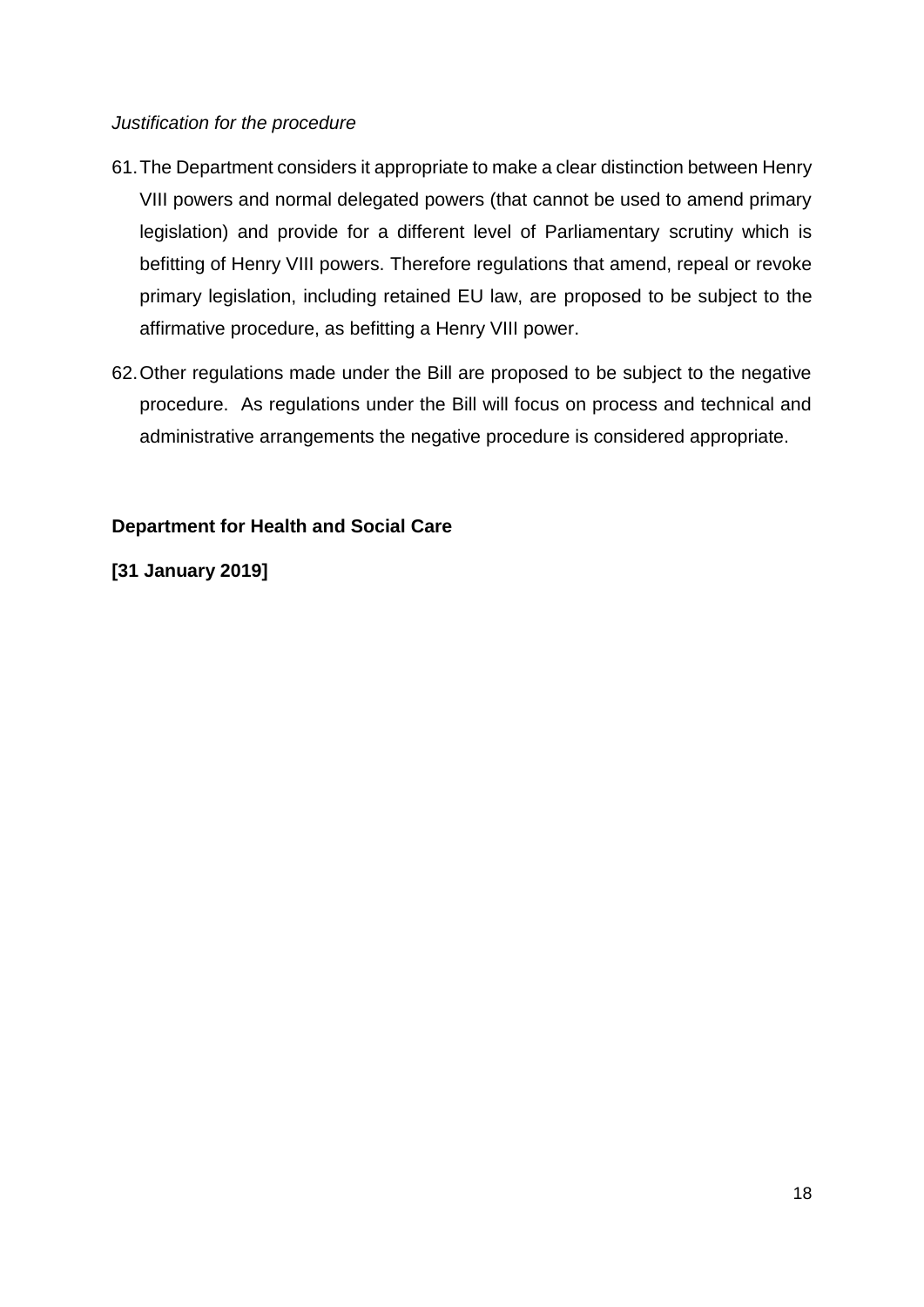## **Annex A**

#### **Examples of general spending powers**

- 1. There are many examples of wide payment powers on the face of primary legislation. Section 153 of the Environmental Protection Act 1990, for example, provides that the Secretary of State may give financial assistance to, or for the purposes of, a long list of programmes or bodies whose purpose relate to the protection, improvement or better understanding of the environment. The list includes the United Nationals Environment Programme, the Convention on International Trade in Endangered Species of Wild Fauna, the National Forest Company, the International Sustainable Development Fund and "*any national or international architectural award scheme or competition scheme relating to the protection, improvement or better understanding of the environment*"". There are no limits on the value of payments which can be made on the face of the Act and financial assistance may be given in respect of particular activities or generally in respect of all or some part of the activities carried on or supported by the recipient. There is no delegated powers provided for in relation to this expenditure. Clearly, this general power has a wide scope (and relates to international recipients) and does not provide for further specific Parliament scrutiny. This is often the nature of general spending powers.
- 2. Section 12A (Direct payments for health care) of the NHS Act 2006 provides a payment power which allows for direct payments to a patient (or to a person nominated by the patient) in respect of securing the provision to a patient of anything that the Secretary of State or local authority has a duty or power to provide or arrange under section 2 A or 2B or Schedule 1 (which generally relates to the protection of public health) and anything which NHS England or a clinical commissioning group may or must arrange for the provision of under the Act or any other enactment. The payments can therefore relate to a wide range of different healthcare provision and the power does not contain any financial limits on the payments which can be made. There are no statutory limits on whom a person may nominate for receiving the payments on their behalf.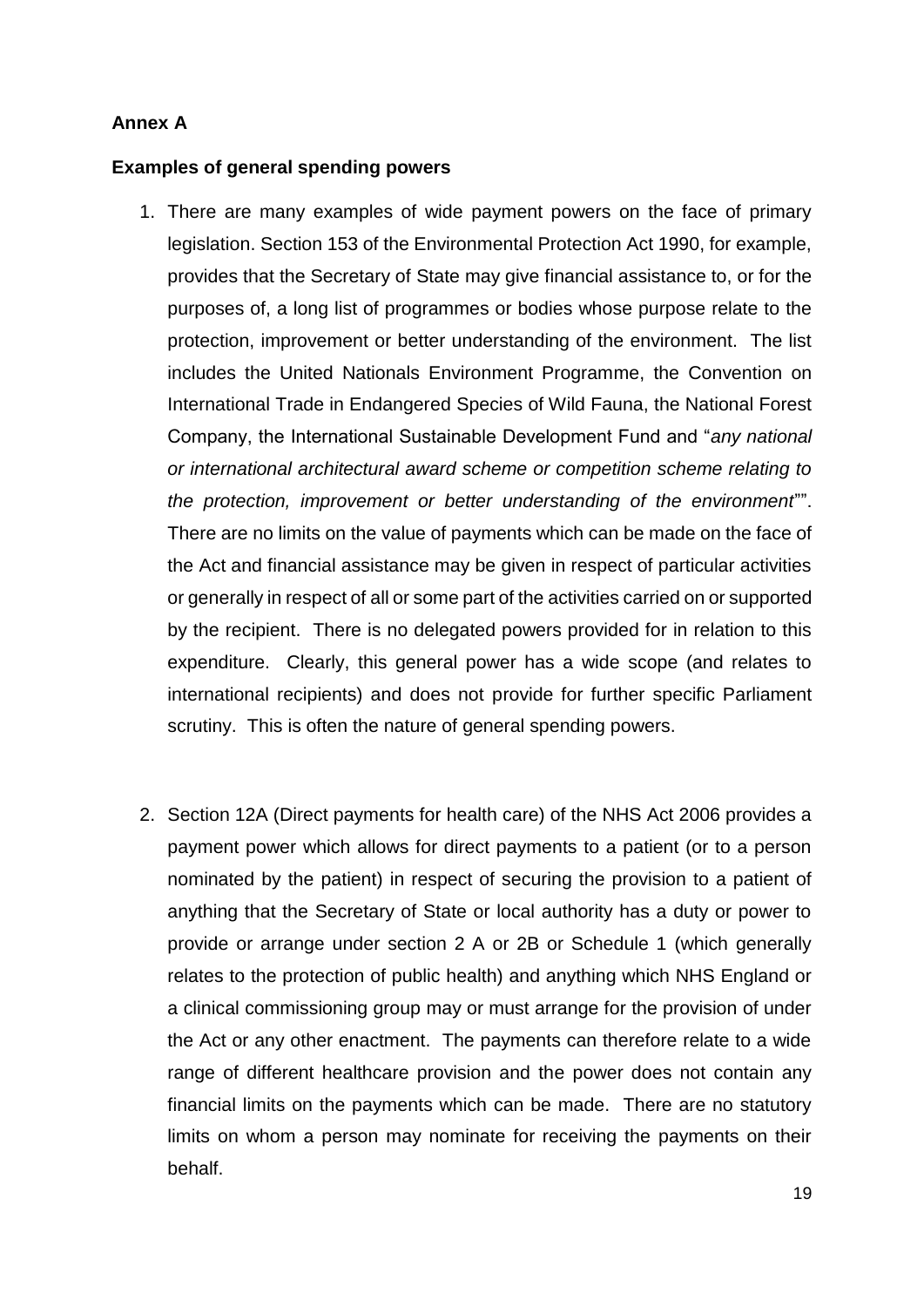- 3. Section 12B (Regulations about direct payments) of NHS Act 2006 is an example of where regulations are also provided for in relation to a payment power. Section 12B provides that the Secretary of State may make regulations about direct payments. This supplements the general payment power in a similar way to clause 2(1)(a) does in this Bill. The regulation-making power at section12B does not have any financial limits imposed, the power does not curtail the persons a patient may nominate to receive payment, nor does it seek to limit the services which may be paid for beyond the wide scope set out under the general power. Regulations made under section 12B are subject to the negative procedure.
- 4. Section 14 (Power of Secretary of State and National Assembly for Wales to give financial assistance for purposes related to education or children etc.) of the Education Act 2002 provides a single broad power to fund education, childcare and related activities – it replaces a wide variety of powers for making available funding/other forms of financial assistance. The assistance may be given through grants, loans, guarantees and incurring expenditure for the benefit of the person assisted. The Secretary of State (in relation to England) or the Welsh Ministers (in relation to Wales) may give, or make arrangements for the giving of, financial assistance for various purposes, including:
	- the provision or proposed provision in the United Kingdom or elsewhere, of education or of educational services;
	- enabling any person to undertake any course of education, or any course of higher education provided by an institution within the further education sector;
	- enabling any person to receive any training for teachers or for nonteaching staff; and